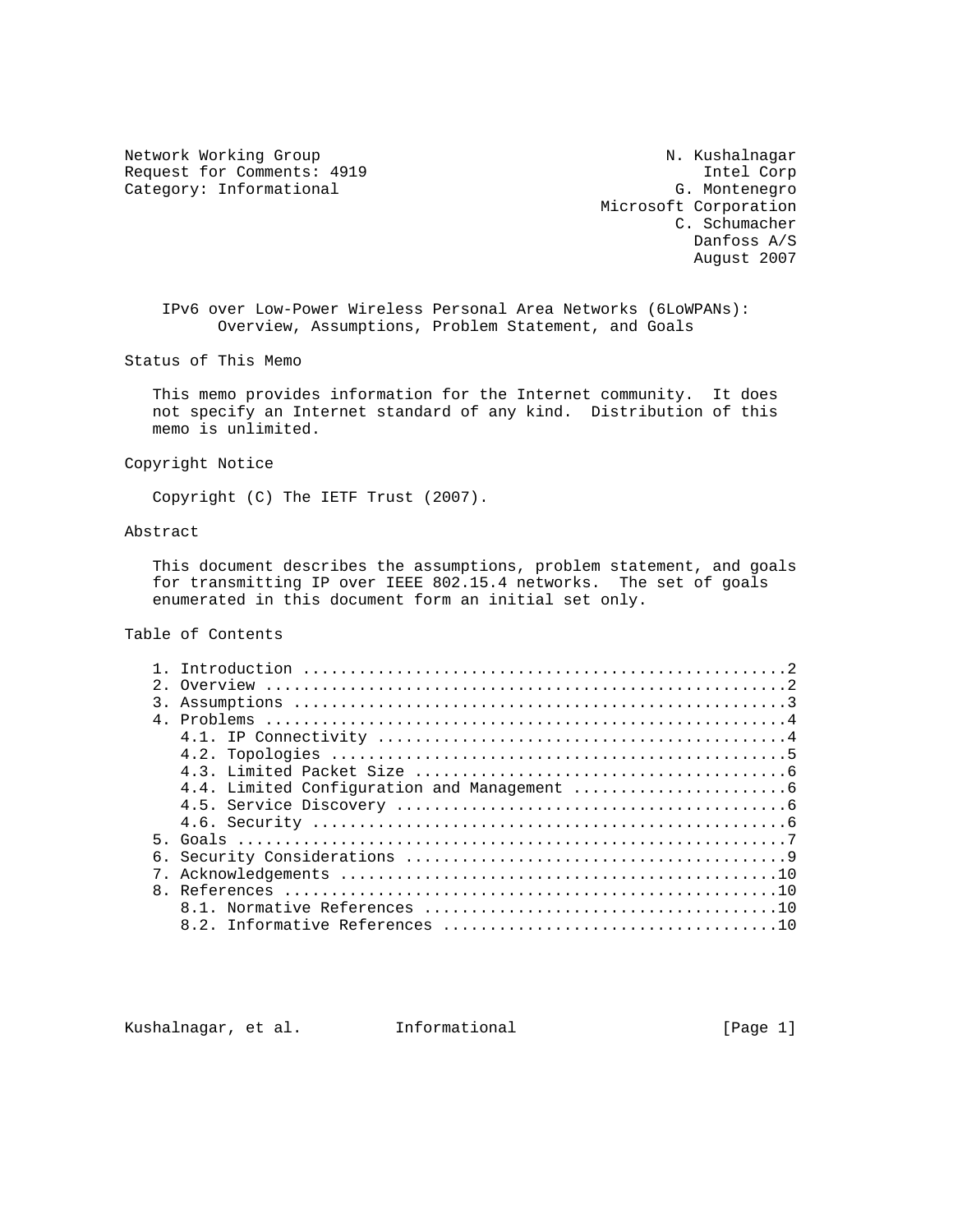#### 1. Introduction

 Low-power wireless personal area networks (LoWPANs) comprise devices that conform to the IEEE 802.15.4-2003 standard by the IEEE [IEEE802.15.4]. IEEE 802.15.4 devices are characterized by short range, low bit rate, low power, and low cost. Many of the devices employing IEEE 802.15.4 radios will be limited in their computational power, memory, and/or energy availability.

 This document gives an overview of LoWPANs and describes how they benefit from IP and, in particular, IPv6 networking. It describes LoWPAN requirements with regards to the IP layer and the above, and spells out the underlying assumptions of IP for LoWPANs. Finally, it describes problems associated with enabling IP communication with devices in a LoWPAN, and defines goals to address these in a prioritized manner. Admittedly, not all items on this list may be necessarily appropriate tasks for the IETF. Nevertheless, they are documented here to give a general overview of the larger problem. This is useful both to structure work within the IETF as well as to better understand how to coordinate with external organizations.

#### 2. Overview

 A LoWPAN is a simple low cost communication network that allows wireless connectivity in applications with limited power and relaxed throughput requirements. A LoWPAN typically includes devices that work together to connect the physical environment to real-world applications, e.g., wireless sensors. LoWPANs conform to the IEEE 802.15.4-2003 standard [IEEE802.15.4].

Some of the characteristics of LoWPANs are as follows:

- 1. Small packet size. Given that the maximum physical layer packet is 127 bytes, the resulting maximum frame size at the media access control layer is 102 octets. Link-layer security imposes further overhead, which in the maximum case (21 octets of overhead in the AES-CCM-128 case, versus 9 and 13 for AES-CCM-32 and AES-CCM-64, respectively), leaves 81 octets for data packets.
- 2. Support for both 16-bit short or IEEE 64-bit extended media access control addresses.
- 3. Low bandwidth. Data rates of 250 kbps, 40 kbps, and 20 kbps for each of the currently defined physical layers (2.4 GHz, 915 MHz, and 868 MHz, respectively).
- 4. Topologies include star and mesh operation.

Kushalnagar, et al. Informational [Page 2]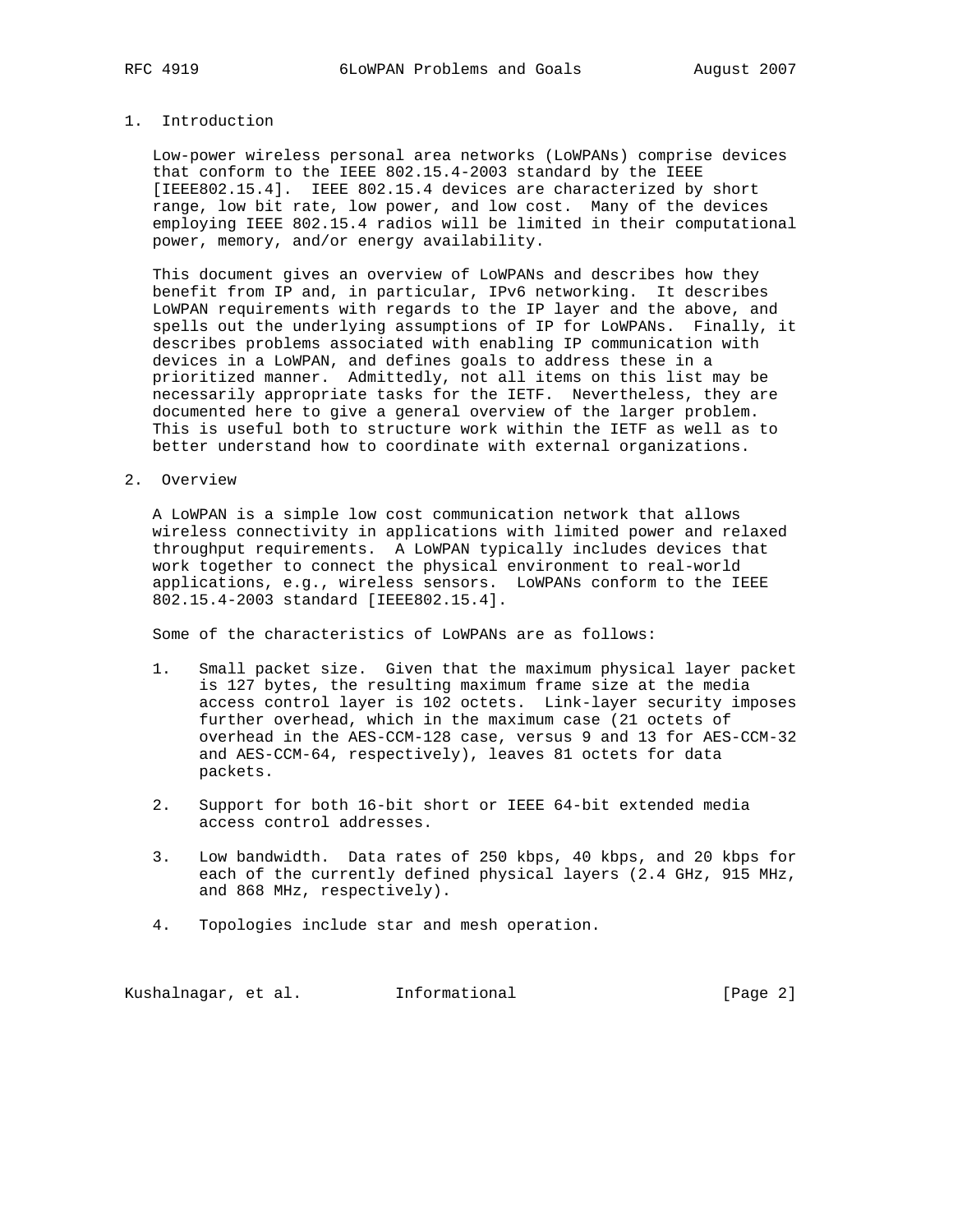- 5. Low power. Typically, some or all devices are battery operated.
- 6. Low cost. These devices are typically associated with sensors, switches, etc. This drives some of the other characteristics such as low processing, low memory, etc. Numerical values for "low" elided on purpose since costs tend to change over time.
- 7. Large number of devices expected to be deployed during the lifetime of the technology. This number is expected to dwarf the number of deployed personal computers, for example.
- 8. Location of the devices is typically not predefined, as they tend to be deployed in an ad-hoc fashion. Furthermore, sometimes the location of these devices may not be easily accessible. Additionally, these devices may move to new locations.
- 9. Devices within LoWPANs tend to be unreliable due to variety of reasons: uncertain radio connectivity, battery drain, device lockups, physical tampering, etc.
- 10. In many environments, devices connected to a LoWPAN may sleep for long periods of time in order to conserve energy, and are unable to communicate during these sleep periods.

 The following sections take into account these characteristics in describing the assumptions, problems statement, and goals for LoWPANs, and, in particular, for 6LoWPANs (IPv6-based LoWPAN networks).

3. Assumptions

 Given the small packet size of LoWPANs, this document presumes applications typically send small amounts of data. However, the protocols themselves do not restrict bulk data transfers.

 LoWPANs, as described in this document, are based on IEEE 802.15.4-2003. It is possible that the specification may undergo changes in the future and may change some of the requirements mentioned above.

 Some of these assumptions are based on the limited capabilities of devices within LoWPANs. As devices become more powerful, and consume less power, some of the requirements mentioned above may be somewhat relaxed.

Kushalnagar, et al. Informational [Page 3]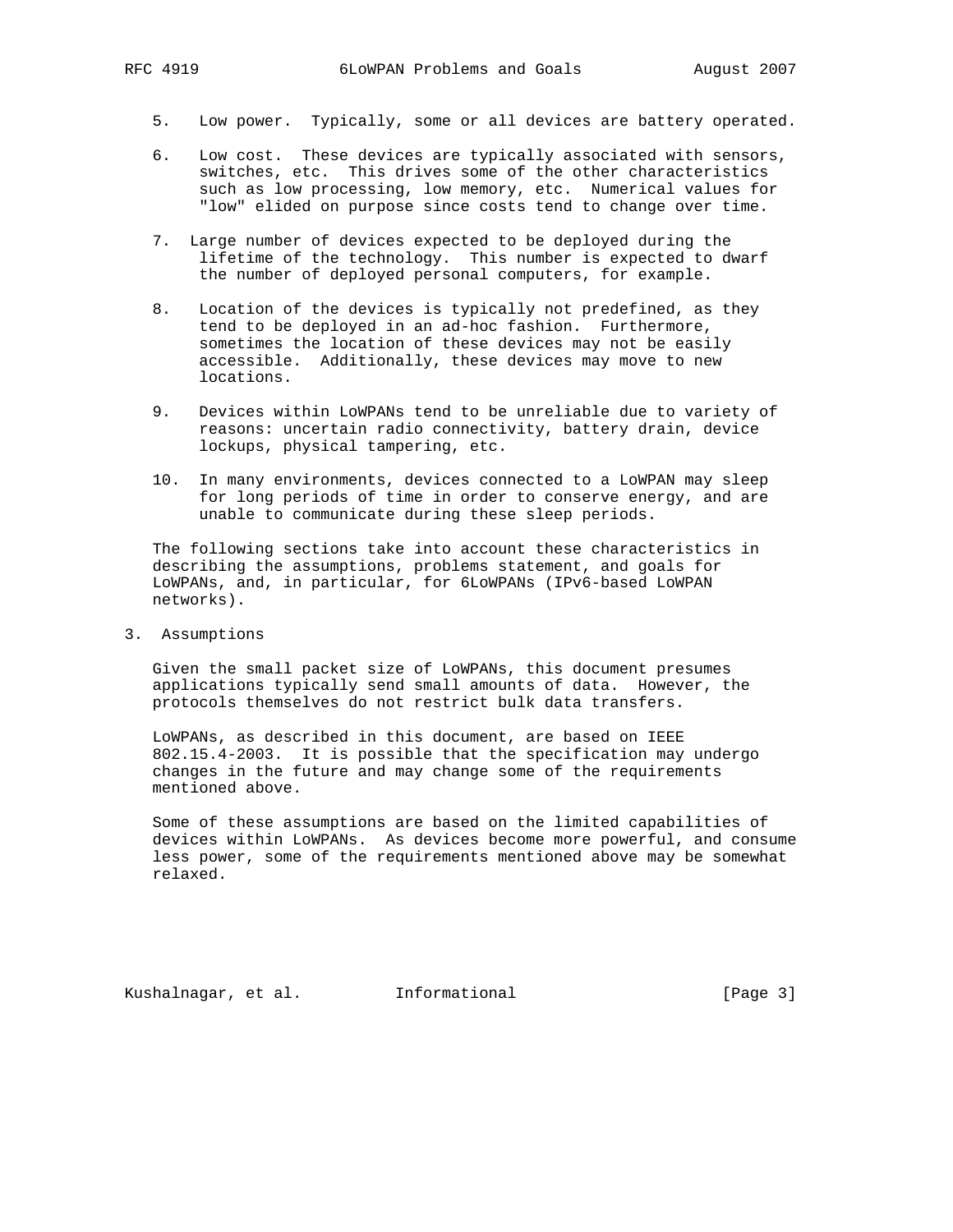While some LoWPAN devices are expected to be extremely limited (the so-called "Reduced Function Devices" or RFDs), more capable "Full Function Devices" (FFDs) will also be present, albeit in much smaller numbers. FFDs will typically have more resources and may be mains powered. Accordingly, FFDs will aid RFDs by providing functions such as network coordination, packet forwarding, interfacing with other types of networks, etc.

 The application of IP technology is assumed to provide the following benefits:

- 1. The pervasive nature of IP networks allows use of existing infrastructure.
- 2. IP-based technologies already exist, are well-known, and proven to be working.
- 3. An admittedly non-technical but important consideration is that IP networking technology is specified in open and freely available specifications, which is favorable or at least able to be better understood by a wider audience than proprietary solutions.
- 4. Tools for diagnostics, management, and commissioning of IP networks already exist.
- 5. IP-based devices can be connected readily to other IP-based networks, without the need for intermediate entities like translation gateways or proxies.
- 4. Problems

 Based on the characteristics defined in the overview section, the following sections elaborate on the main problems with IP for LoWPANs.

4.1. IP Connectivity

 The requirement for IP connectivity within a LoWPAN is driven by the following:

- 1. The many devices in a LoWPAN make network auto configuration and statelessness highly desirable. And for this, IPv6 has ready solutions.
- 2. The large number of devices poses the need for a large address space, well met by IPv6.

Kushalnagar, et al. Informational [Page 4]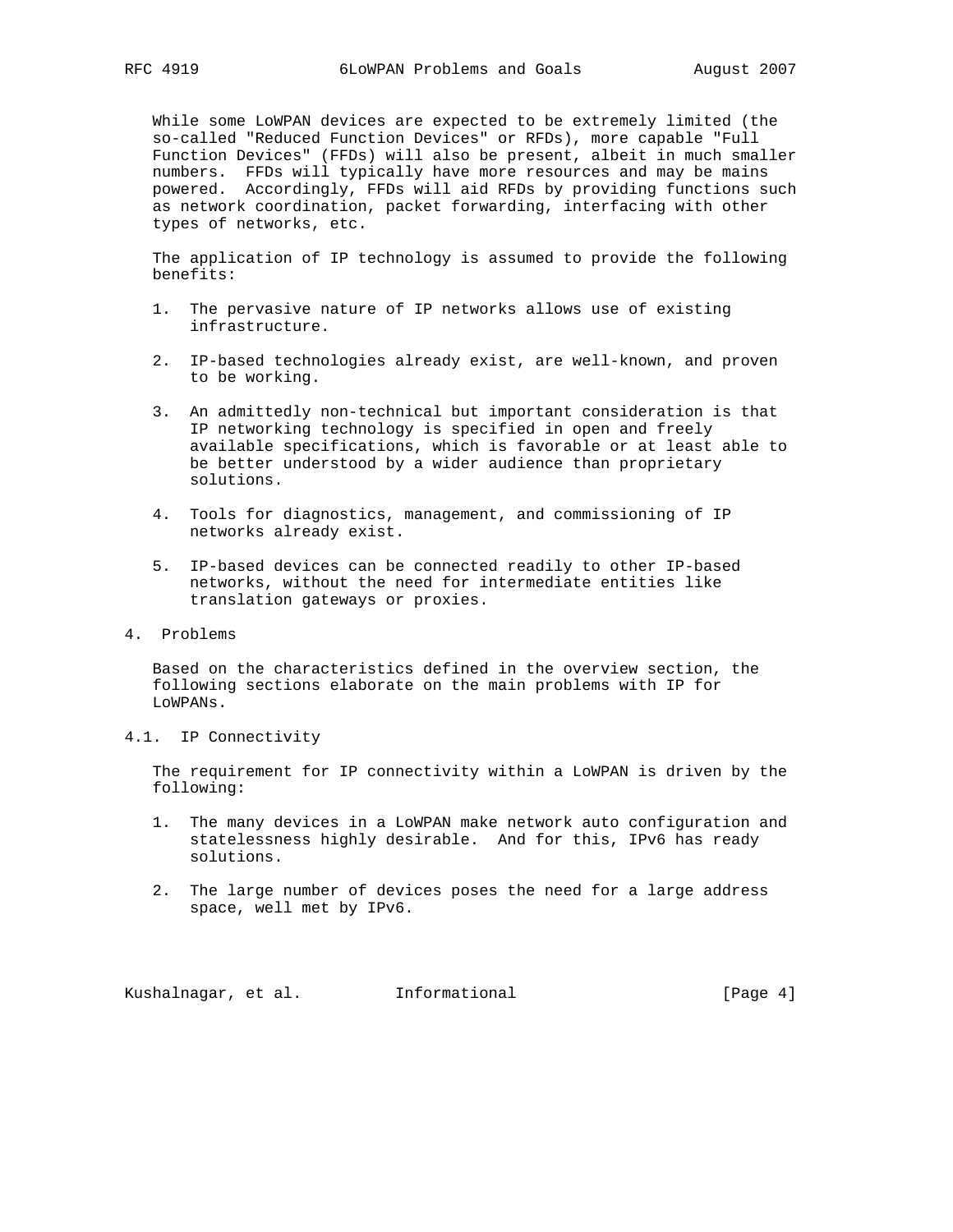- 3. Given the limited packet size of LoWPANs, the IPv6 address format allows subsuming of IEEE 802.15.4 addresses if so desired.
- 4. Simple interconnectivity to other IP networks including the Internet.

 However, given the limited packet size, headers for IPv6 and layers above must be compressed whenever possible.

4.2. Topologies

LoWPANs must support various topologies including mesh and star.

 Mesh topologies imply multi-hop routing, to a desired destination. In this case, intermediate devices act as packet forwarders at the link layer (akin to routers at the network layer). Typically these are "full function devices" that have more capabilities in terms of power, computation, etc. The requirements on the routing protocol are:

- 1. Given the minimal packet size of LoWPANs, the routing protocol must impose low (or no) overhead on data packets, hopefully independently of the number of hops.
- 2. The routing protocols should have low routing overhead (low chattiness) balanced with topology changes and power conservation.
- 3. The computation and memory requirements in the routing protocol should be minimal to satisfy the low cost and low power objectives. Thus, storage and maintenance of large routing tables is detrimental.
- 4. Support for network topologies in which either FFDs or RFDs may be battery or mains-powered. This implies the appropriate considerations for routing in the presence of sleeping nodes.

 As with mesh topologies, star topologies include provisioning a subset of devices with packet forwarding functionality. If, in addition to IEEE 802.15.4, these devices use other kinds of network interfaces such as ethernet or IEEE 802.11, the goal is to seamlessly integrate the networks built over those different technologies. This, of course, is a primary motivation to use IP to begin with.

Kushalnagar, et al. Informational [Page 5]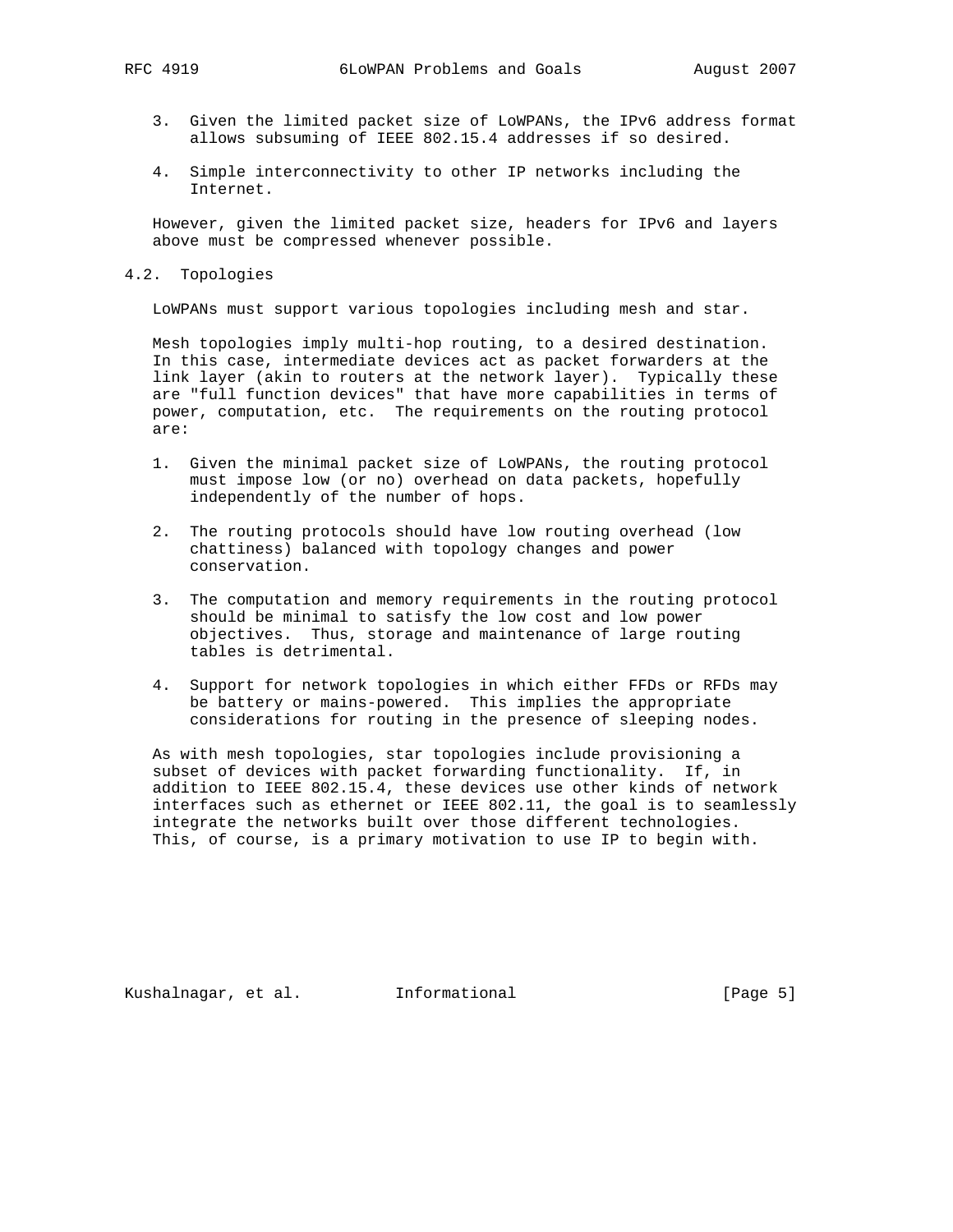## 4.3. Limited Packet Size

 Applications within LoWPANs are expected to originate small packets. Adding all layers for IP connectivity should still allow transmission in one frame, without incurring excessive fragmentation and reassembly. Furthermore, protocols must be designed or chosen so that the individual "control/protocol packets" fit within a single 802.15.4 frame. Along these lines, IPv6's requirement of sub-IP reassembly (see Section 5) may pose challenges for low-end LoWPAN devices that do not have enough RAM or storage for a 1280-octet packet.

## 4.4. Limited Configuration and Management

 As alluded to above, devices within LoWPANs are expected to be deployed in exceedingly large numbers. Additionally, they are expected to have limited display and input capabilities. Furthermore, the location of some of these devices may be hard to reach. Accordingly, protocols used in LoWPANs should have minimal configuration, preferably work "out of the box", be easy to bootstrap, and enable the network to self heal given the inherent unreliable characteristic of these devices. The size constraints of the link layer protocol should also be considered. Network management should have little overhead, yet be powerful enough to control dense deployment of devices.

# 4.5. Service Discovery

 LoWPANs require simple service discovery network protocols to discover, control and maintain services provided by devices. In some cases, especially in dense deployments, abstraction of several nodes to provide a service may be beneficial. In order to enable such features, new protocols may have to be designed.

## 4.6. Security

 IEEE 802.15.4 mandates link-layer security based on AES, but it omits any details about topics like bootstrapping, key management, and security at higher layers. Of course, a complete security solution for LoWPAN devices must consider application needs very carefully. Please refer to the security consideration section below for a more detailed discussion and in-depth security requirements.

Kushalnagar, et al. Informational [Page 6]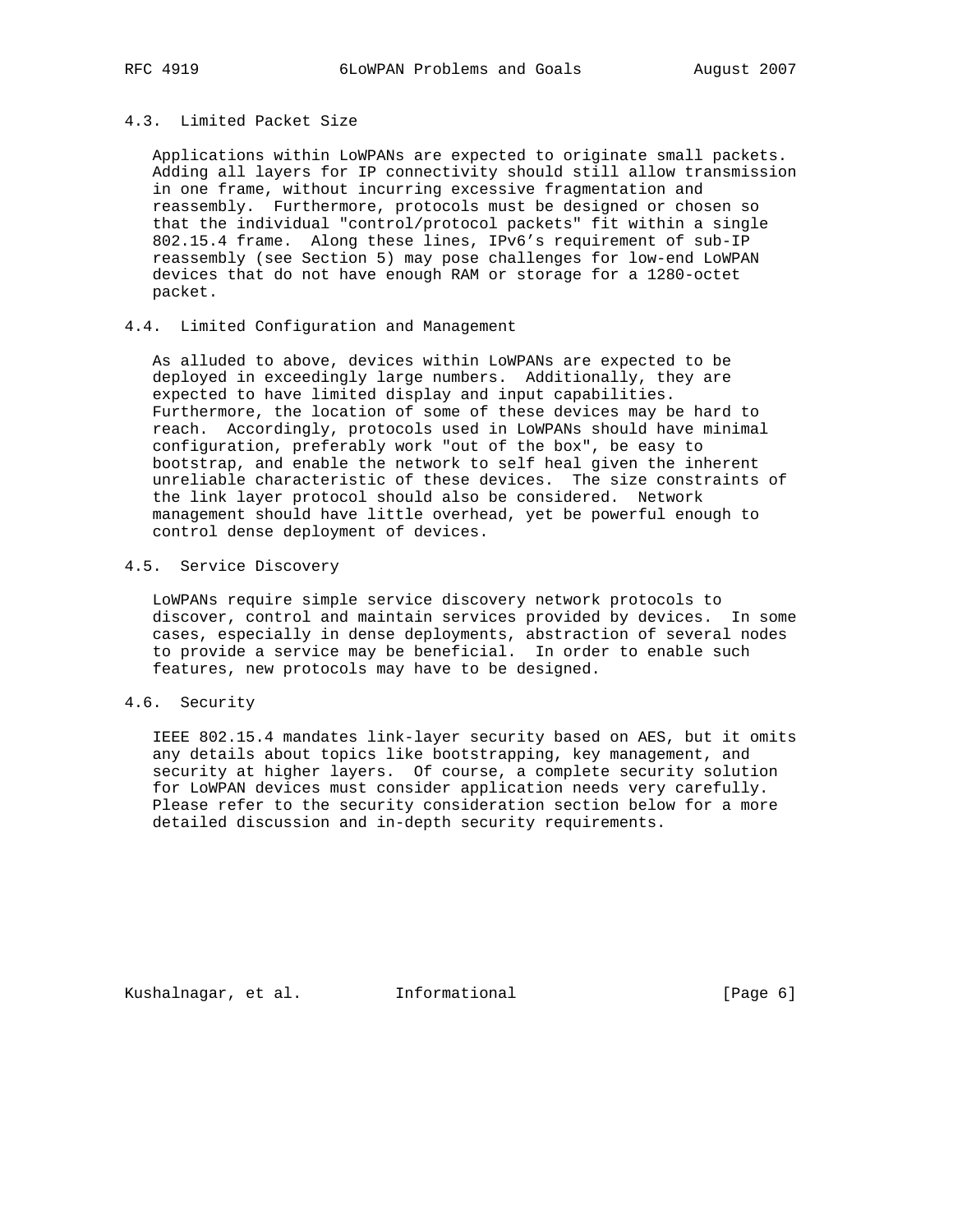## 5. Goals

 The goals mentioned below are general and not limited to IETF activities. As such, they may not only refer to work that can be done within the IETF (e.g., specification required to transmit IP, profile of best practices for transmitting IP packets, and associated upper level protocols, etc). They also point at work more relevant to other standards bodies (e.g., desirable changes to or profiles relevant to IEEE 802.15.4, W3C, etc). When the goals fall under the IETF's purview, they serve to point out what those efforts should strive to accomplish, regardless of whether they are pursued within one (or more) new (or existing) working groups. When the goals do not fall under the purview of the IETF, documenting them here serves as input to other organizations [LIAISON].

 Note that a common underlying goal is to reduce packet overhead, bandwidth consumption, processing requirements, and power consumption.

The following are the goals according to priority for LoWPANs:

- 1. Fragmentation and Reassembly layer: As mentioned in the overview, the protocol data units may be as small as 81 bytes. This is obviously far below the minimum IPv6 packet size of 1280 octets, and in keeping with Section 5 of the IPv6 specification [RFC2460], a fragmentation and reassembly adaptation layer must be provided at the layer below IP.
- 2. Header Compression: Given that in the worst case the maximum size available for transmitting IP packets over an IEEE 802.15.4 frame is 81 octets, and that the IPv6 header is 40 octets long, (without optional headers), this leaves only 41 octets for upper-layer protocols, like UDP and TCP. UDP uses 8 octets in the header and TCP uses 20 octets. This leaves 33 octets for data over UDP and 21 octets for data over TCP. Additionally, as pointed above, there is also a need for a fragmentation and reassembly layer, which will use even more octets leaving very few octets for data. Thus, if one were to use the protocols as is, it would lead to excessive fragmentation and reassembly, even when data packets are just 10s of octets long. This points to the need for header compression. As there is much published and in-progress standardization work on header compression, the 6LoWPAN community needs to investigate using existing header compression techniques, and, if necessary, specify new ones.

Kushalnagar, et al. Informational [Page 7]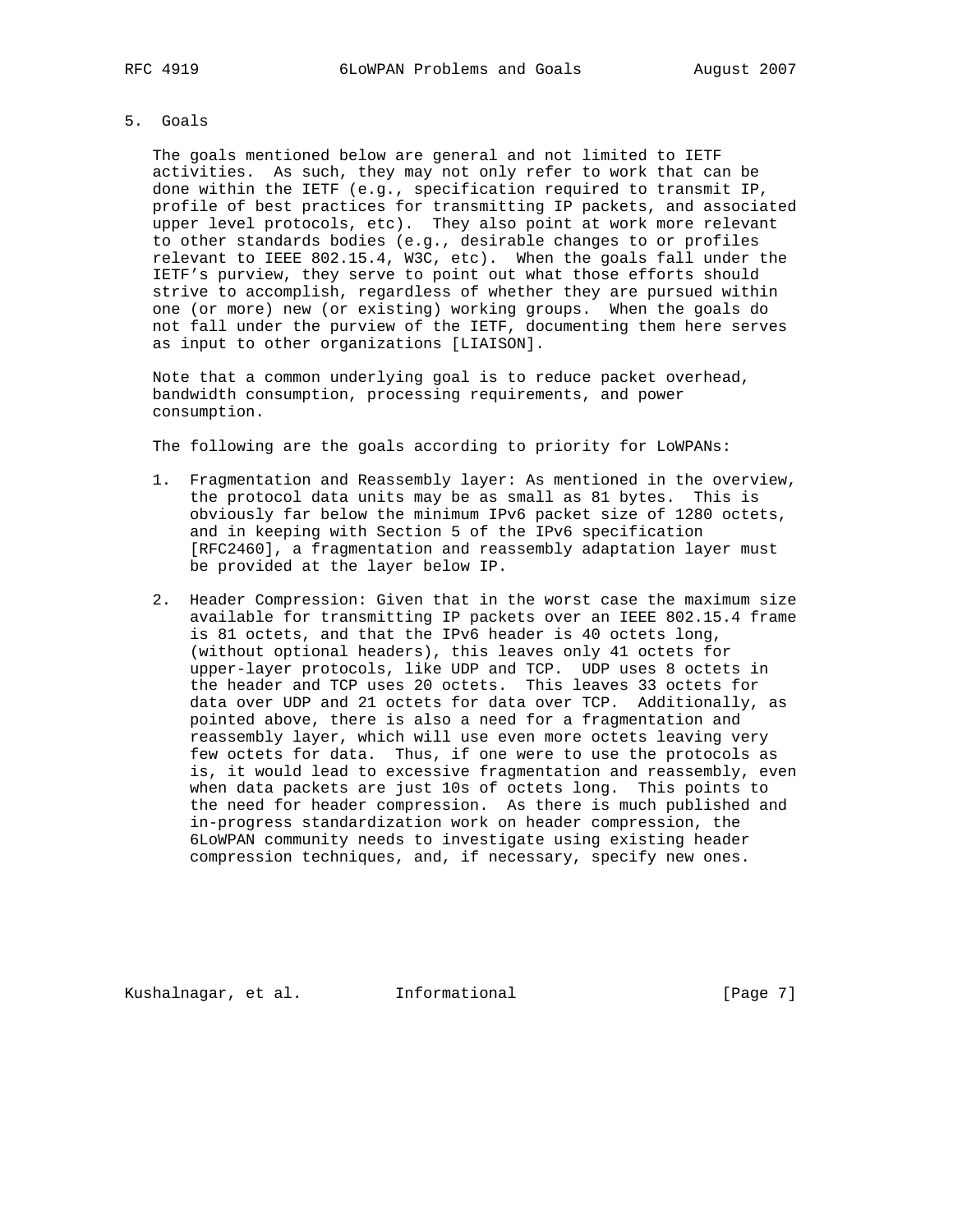- 3. Address Autoconfiguration: [6LoWPAN] specifies methods for creating IPv6 stateless address auto configuration. Stateless auto configuration (as compared to stateful) is attractive for 6LoWPANs, because it reduces the configuration overhead on the hosts. There is a need for a method to generate an "interface identifier" from the EUI-64 [EUI64] assigned to the IEEE 802.15.4 device.
- 4. Mesh Routing Protocol: A routing protocol to support a multi-hop mesh network is necessary. There is much published work on ad hoc multi hop routing for devices. Some examples include [RFC3561], [RFC3626], [RFC3684], all experimental. Also, these protocols are designed to use IP-based addresses that have large overheads. For example, the Ad hoc On-Demand Distance Vector (AODV) [RFC3561] routing protocol uses 48 octets for a route request based on IPv6 addressing. Given the packet-size constraints, transmitting this packet without fragmentation and reassembly may be difficult. Thus, care should be taken when using existing routing protocols (or designing new ones) so that the routing packets fit within a single IEEE 802.15.4 frame.
- 5. Network Management: One of the points of transmitting IPv6 packets is to reuse existing protocols as much as possible. Network management functionality is critical for LoWPANs. However, management solutions need to meet the resource constraints as well as the minimal configuration and self-healing functionality described in Section 4.4. The Simple Network Management Protocol (SNMP) [RFC3410] is widely used for monitoring data sources and sensors in conventional networks. SNMP functionality may be translated "as is" to LoWPANs with the benefit to utilize existing tools. However, due to the memory, processing, and message size constraints, further investigation is required to determine if the use of SNMPv3 is suitable, or if an appropriate adaptation of SNMPv3 or use of different protocols is in order.
- 6. Implementation Considerations: It may be the case that transmitting IP over IEEE 802.15.4 would become more beneficial if implemented in a "certain" way. Accordingly, implementation considerations are to be documented.
- 7. Application and higher layer Considerations: As header compression becomes more prevalent, overall performance will depend even more on efficiency of application protocols. Heavyweight protocols based on XML such as SOAP [SOAP], may not be suitable for LoWPANs. As such, more compact encodings (and perhaps protocols) may become necessary. The goal here is to specify or suggest modifications to existing protocols so that

Kushalnagar, et al. 1nformational 1999 [Page 8]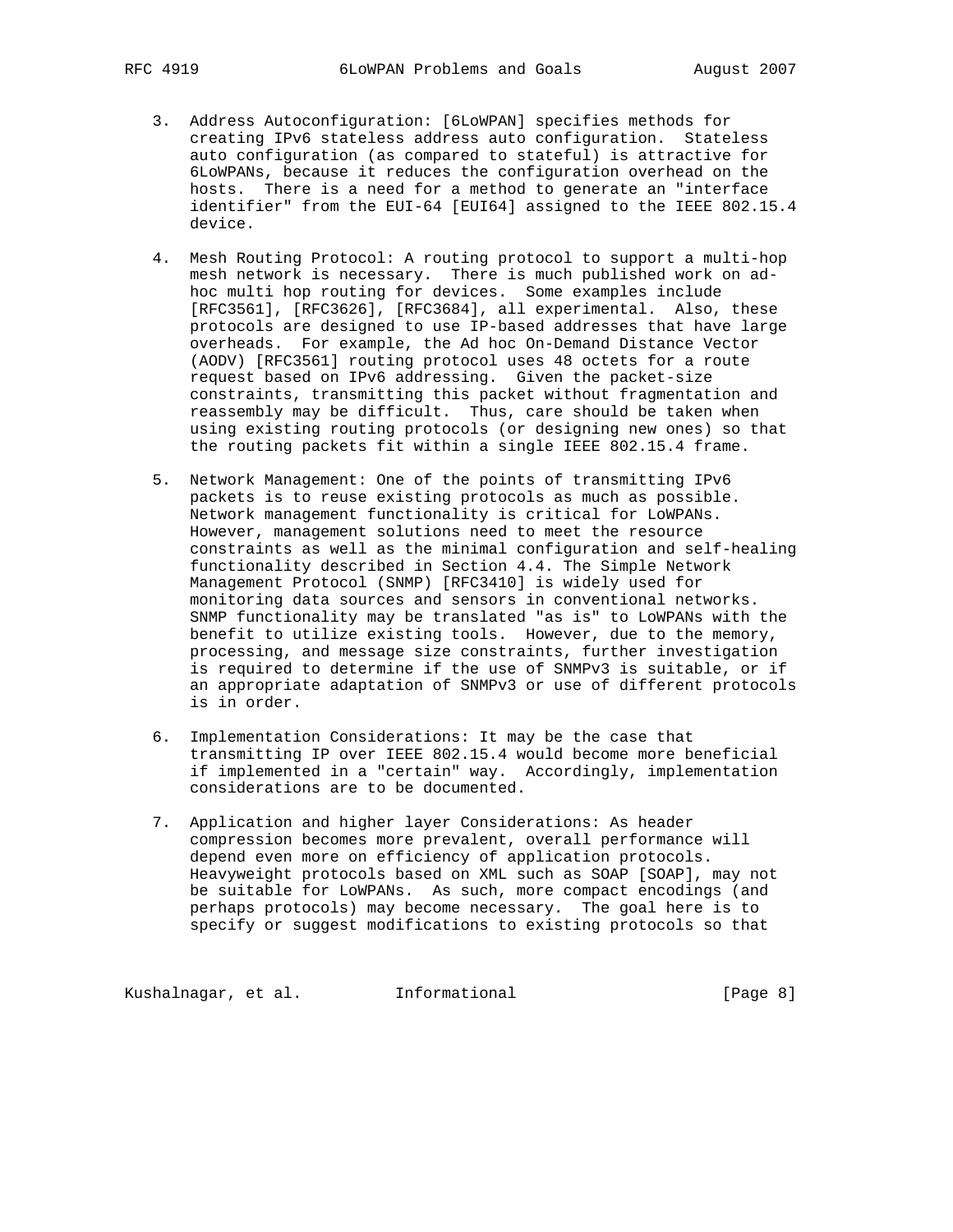they are suitable for LoWPANs. Furthermore, application level interoperability specifications may also become necessary in the future and may thus be specified.

- 8. Security Considerations: Security threats at different layers must be clearly understood and documented. Bootstrapping of devices into a secure network could also be considered given the location, limited display, high density, and ad-hoc deployment of devices.
- 6. Security Considerations

 IPv6 over LoWPAN (6LoWPAN) applications often require confidentiality and integrity protection. This can be provided at the application, transport, network, and/or at the link layer (i.e., within the 6LoWPAN set of specifications). In all these cases, prevailing constraints will influence the choice of a particular protocol. Some of the more relevant constraints are small code size, low power operation, low complexity, and small bandwidth requirements.

 Given these constraints, first, a threat model for 6LoWPAN devices needs to be developed in order to weigh any risks against the cost of their mitigations while making meaningful assumptions and simplifications. Some examples for threats that should be considered are man-in-the-middle attacks and denial of service attacks.

 A separate set of security considerations apply to bootstrapping a 6LoWPAN device into the network (e.g., for initial key establishment). This generally involves application level exchanges or out-of-band techniques for the initial key establishment, and may rely on application-specific trust models; thus, it is considered extraneous to 6LoWPAN and is not addressed in these specifications. In order to be able to select (or design) this next set of protocols, there needs to be a common model of the keying material created by the initial key establishment.

 Beyond initial key establishment, protocols for subsequent key management as well as to secure the data traffic do fall under the purview of 6LoWPAN. Here, the different alternatives (TLS, IKE/ IPsec, etc.) must be evaluated in light of the 6LoWPAN constraints.

 One argument for using link layer security is that most IEEE 802.15.4 devices already have support for AES link-layer security. AES is a block cipher operating on blocks of fixed length, i.e., 128 bits. To encrypt longer messages, several modes of operation may be used. The earliest modes described, such as ECB, CBC, OFB and CFB provide only confidentiality, and this does not ensure message integrity. Other modes have been designed which ensure both confidentiality and

Kushalnagar, et al. 1nformational 1999 [Page 9]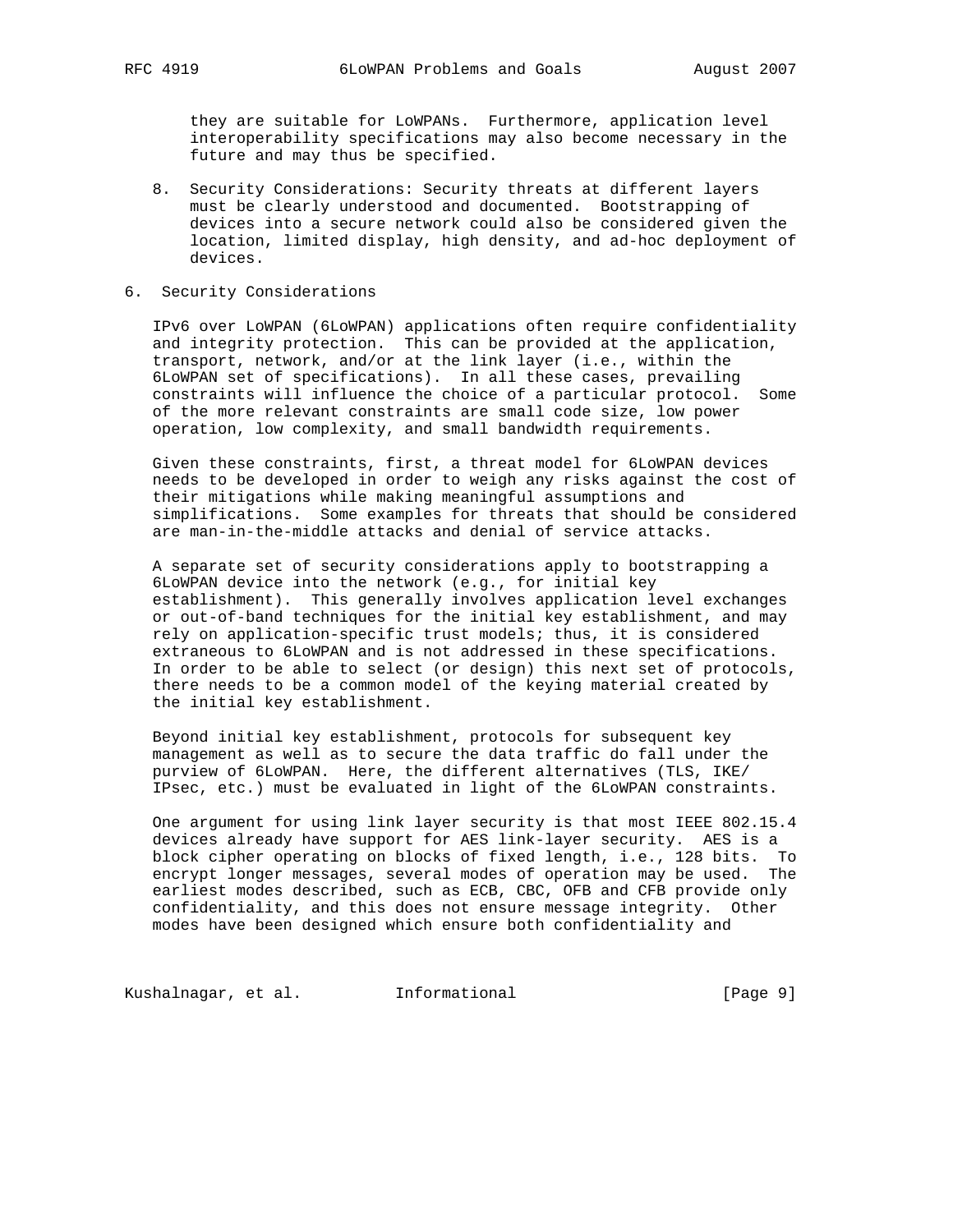message integrity, such as CCM\* mode. 6LoWPAN networks can operate in any of the previous modes, but it is desirable to utilize the most secure modes available for link-layer security (e.g., CCM\*), and build upon it.

 For network layer security, two models are applicable: end-to-end security, e.g., using IPsec transport mode, or security that is limited to the wireless portion of the network, e.g., using a security gateway and IPsec tunnel mode. The disadvantage of the latter is the larger header size, which is significant at the 6LoWPAN frame MTUs. To simplify 6LoWPAN implementations, it is beneficial to identify the relevant security model, and to identify a preferred set of cipher suites that are appropriate given the constraints.

7. Acknowledgements

 Thanks to Geoff Mulligan, Soohong Daniel Park, Samita Chakrabarti, Brijesh Kumar, and Miguel Garcia for their comments and help in shaping this document.

- 8. References
- 8.1. Normative References
	- [RFC2460] Deering, S. and R. Hinden, "Internet Protocol, Version 6 (IPv6) Specification", RFC 2460, December 1998.
	- [IEEE802.15.4] IEEE Computer Society, "IEEE Std. 802.15.4-2003", October 2003.
- 8.2. Informative References
	- [EUI64] "GUIDELINES FOR 64-BIT GLOBAL IDENTIFIER (EUI-64) REGISTRATION AUTHORITY", IEEE, http://standards.ieee.org/ regauth/oui/tutorials/EUI64.html.
	- [6LoWPAN] Thomson, S., Narten, T., and T. Jinmei, "IPv6 Stateless Address Autoconfiguration", Work in Progress, May 2005.
	- [RFC3411] Harrington, D., Presuhn, R., and B. Wijnen, "An Architecture for Describing Simple Network Management Protocol (SNMP) Management Frameworks", STD 62, RFC 3411, December 2002.

Kushalnagar, et al. Informational [Page 10]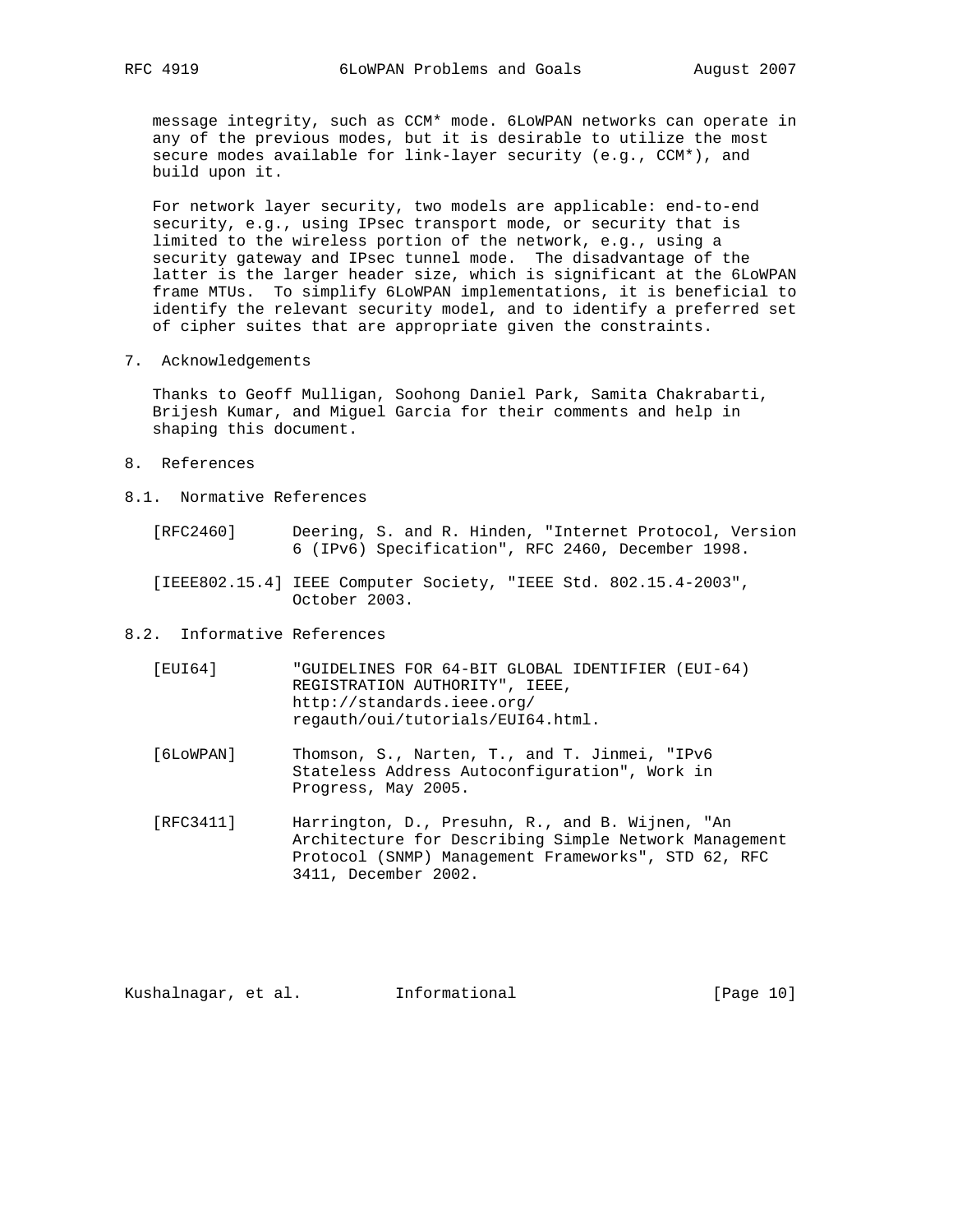- [RFC3561] Perkins, C., Belding-Royer, E., and S. Das, "Ad hoc On-Demand Distance Vector (AODV) Routing", RFC 3561, July 2003.
- [RFC3626] Clausen, T. and P. Jacquet, "Optimized Link State Routing Protocol (OLSR)", RFC 3626, October 2003.
- [RFC3684] Ogier, R., Templin, F., and M. Lewis, "Topology Dissemination Based on Reverse-Path Forwarding (TBRPF)", RFC 3684, February 2004.
- [SOAP] "XML Protocol Working Group", W3C, http://www.w3c.org/2000/xp/Group/.
- [LIAISON] "IETF Liaison Activities", IETF, http://www.ietf.org/liaisonActivities.html.

Authors' Addresses

 Nandakishore Kushalnagar Intel Corp

EMail: nandakishore.kushalnagar@intel.com

 Gabriel Montenegro Microsoft Corporation

EMail: gabriel.montenegro@microsoft.com

 Christian Peter Pii Schumacher Danfoss A/S

EMail: schumacher@danfoss.com

Kushalnagar, et al. Informational [Page 11]